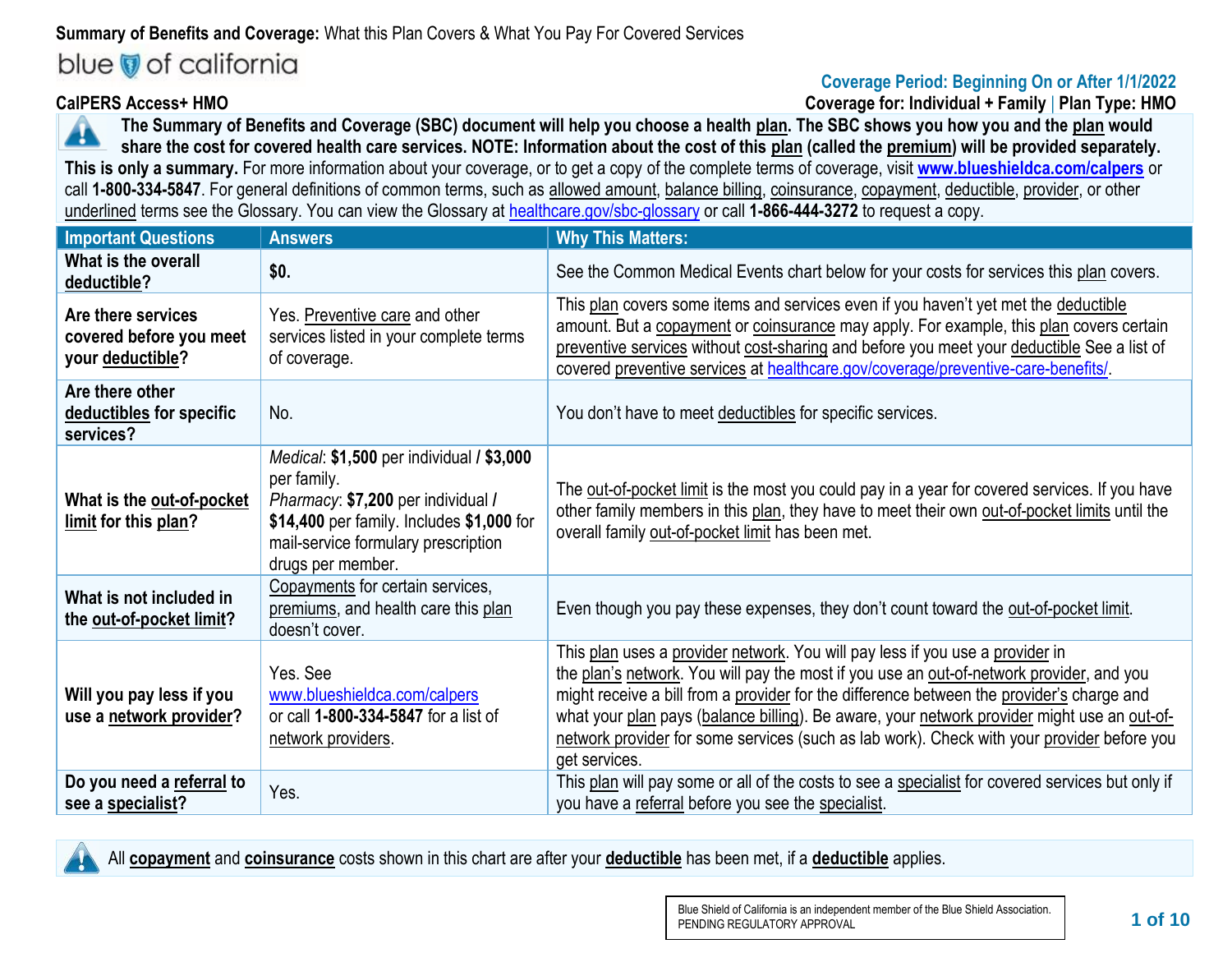| <b>Common Medical</b>                                        |                                                     |                                                                                            | <b>What You Will Pay</b>                                                                                   | <b>Limitations, Exceptions, &amp; Other</b>                                                                                                                          |  |
|--------------------------------------------------------------|-----------------------------------------------------|--------------------------------------------------------------------------------------------|------------------------------------------------------------------------------------------------------------|----------------------------------------------------------------------------------------------------------------------------------------------------------------------|--|
| <b>Event</b>                                                 | <b>Services You May Need</b>                        | <b>Plan Provider</b><br>(You will pay the least)                                           | <b>Non-Plan Provider</b><br>(You will pay the most)                                                        |                                                                                                                                                                      |  |
| If you visit a health<br>care provider's office<br>or clinic | Primary care visit to treat an<br>injury or illness | \$15/visit                                                                                 | <b>Not Covered</b>                                                                                         | -None-----------------                                                                                                                                               |  |
| If you visit a health<br>care provider's office<br>or clinic | Specialist visit                                    | Access+ Specialist: \$30/visit<br>Other Specialist: \$15/visit                             | <b>Not Covered</b>                                                                                         | Self-referral is available for Access+<br>Specialist visits.                                                                                                         |  |
| If you visit a health<br>care provider's office<br>or clinic | Preventive care/screening<br>/immunization          | No Charge                                                                                  | <b>Not Covered</b>                                                                                         | You may have to pay for services that<br>aren't preventive. Ask your provider if<br>the services needed are preventive.<br>Then check what your plan will pay for.   |  |
| If you have a test                                           | Diagnostic test (x-ray, blood<br>work)              | Lab: No Charge<br>X-Ray & Imaging: No Charge<br>Other Diagnostic Examination:<br>No Charge | Lab: Not Covered<br>X-Ray & Imaging: Not<br>Covered<br>Other Diagnostic Examination:<br><b>Not Covered</b> | Preauthorization is required. Failure to<br>obtain preauthorization may result in<br>non-payment of benefits. The services<br>listed are at a freestanding location. |  |
| If you have a test                                           | Imaging (CT/PET scans,<br>MRI <sub>s</sub> )        | <b>Outpatient Radiology Center:</b><br>No Charge<br>Outpatient Hospital: No<br>Charge      | <b>Outpatient Radiology Center:</b><br>Not Covered<br>Outpatient Hospital: Not<br>Covered                  | Preauthorization is required. Failure to<br>obtain preauthorization may result in<br>non-payment of benefits.                                                        |  |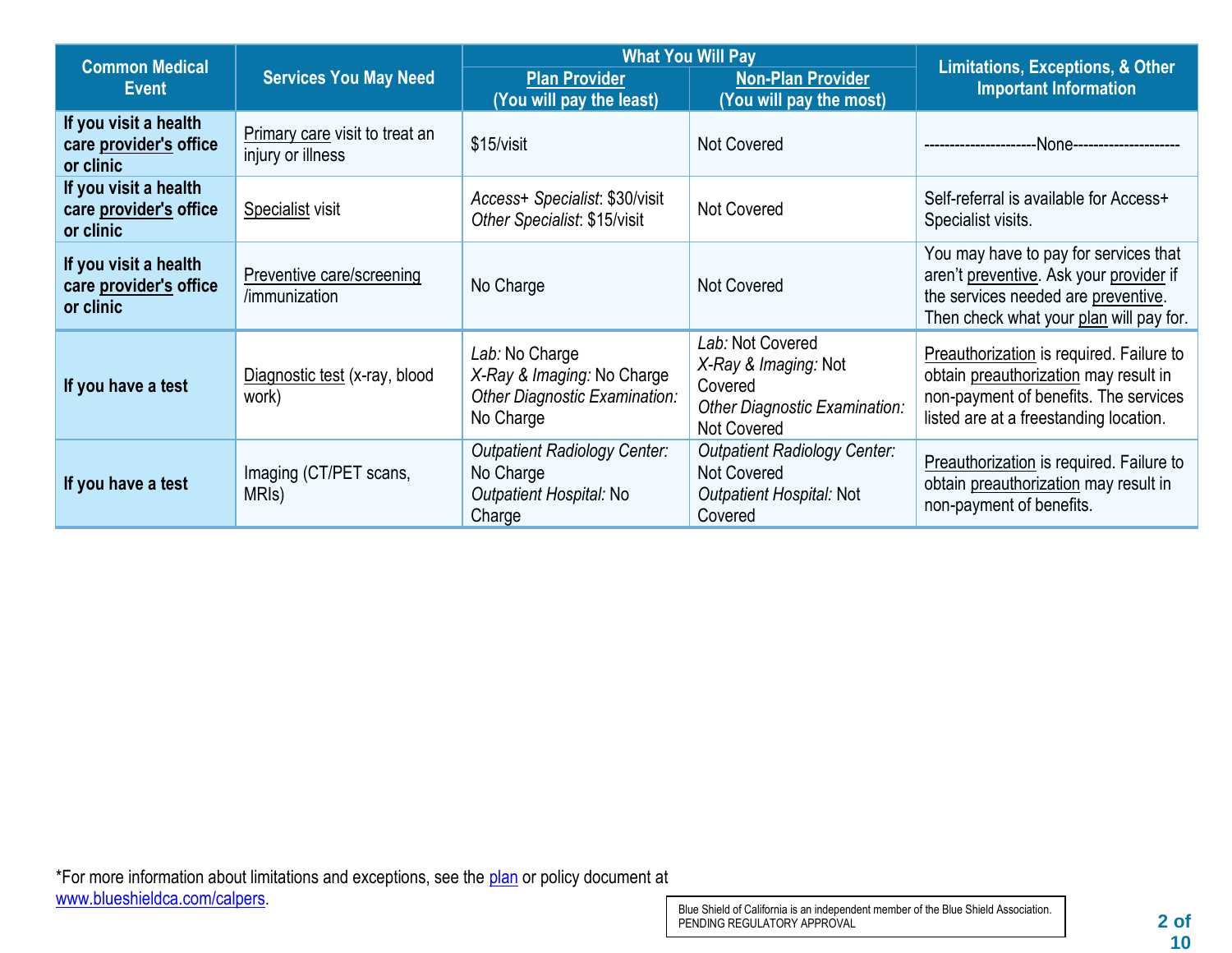| <b>Common Medical</b>                                                                                                                                                                                  |                              | <b>What You Will Pay</b>                                                                                                                                                   |                                                  |                                                                                                                                                                                                                                                                                                                                                               |
|--------------------------------------------------------------------------------------------------------------------------------------------------------------------------------------------------------|------------------------------|----------------------------------------------------------------------------------------------------------------------------------------------------------------------------|--------------------------------------------------|---------------------------------------------------------------------------------------------------------------------------------------------------------------------------------------------------------------------------------------------------------------------------------------------------------------------------------------------------------------|
| <b>Event</b>                                                                                                                                                                                           | <b>Services You May Need</b> | <b>Plan Provider</b><br><b>Non-Plan Provider</b><br>(You will pay the least)<br>(You will pay the most)                                                                    |                                                  | <b>Limitations, Exceptions, &amp; Other</b><br><b>Important Information</b>                                                                                                                                                                                                                                                                                   |
| If you need drugs to<br>treat your illness or<br>condition<br>More information about<br>prescription drug<br>coverage is available<br>at<br>http://myoptions.blueshi<br>eldca.com/calpers/phar<br>macy | Generic drugs                | Retail: \$5/prescription<br><b>Extended Quantity of</b><br>Maintenance Drugs at Select<br>Retail Pharmacies:<br>\$10/prescription<br>Mail Order: \$10/prescription         | Retail: Not Covered<br>Mail Service: Not Covered | Preauthorization is required for select<br>drugs. Failure to obtain<br>preauthorization may result in non-<br>payment of benefits.<br>Retail: Covers up to a 30-day supply;<br>50% coinsurance of Blue Shield<br>contracted rate for drugs to treat<br>erectile dysfunction.<br><b>Extended Quantity of Maintenance</b><br>Drugs at Select Retail Pharmacies: |
| If you need drugs to<br>treat your illness or<br>condition<br>More information about<br>prescription drug<br>coverage is available<br>at<br>blueshieldca.com/formu<br>lary                             | <b>Brand Formulary Drugs</b> | Retail: \$20/prescription<br><b>Extended Quantity of</b><br>Maintenance Drugs at Select<br><b>Retail Pharmacies:</b><br>\$40/prescription<br>Mail Order: \$40/prescription | Retail: Not Covered<br>Mail Service: Not Covered | Covers up to a 90-day supply. A list of<br>select retail pharmacies can be<br>obtained by going to the Pharmacy<br>Resources page.<br>Mail Service: Covers up to a 90-day<br>supply.                                                                                                                                                                          |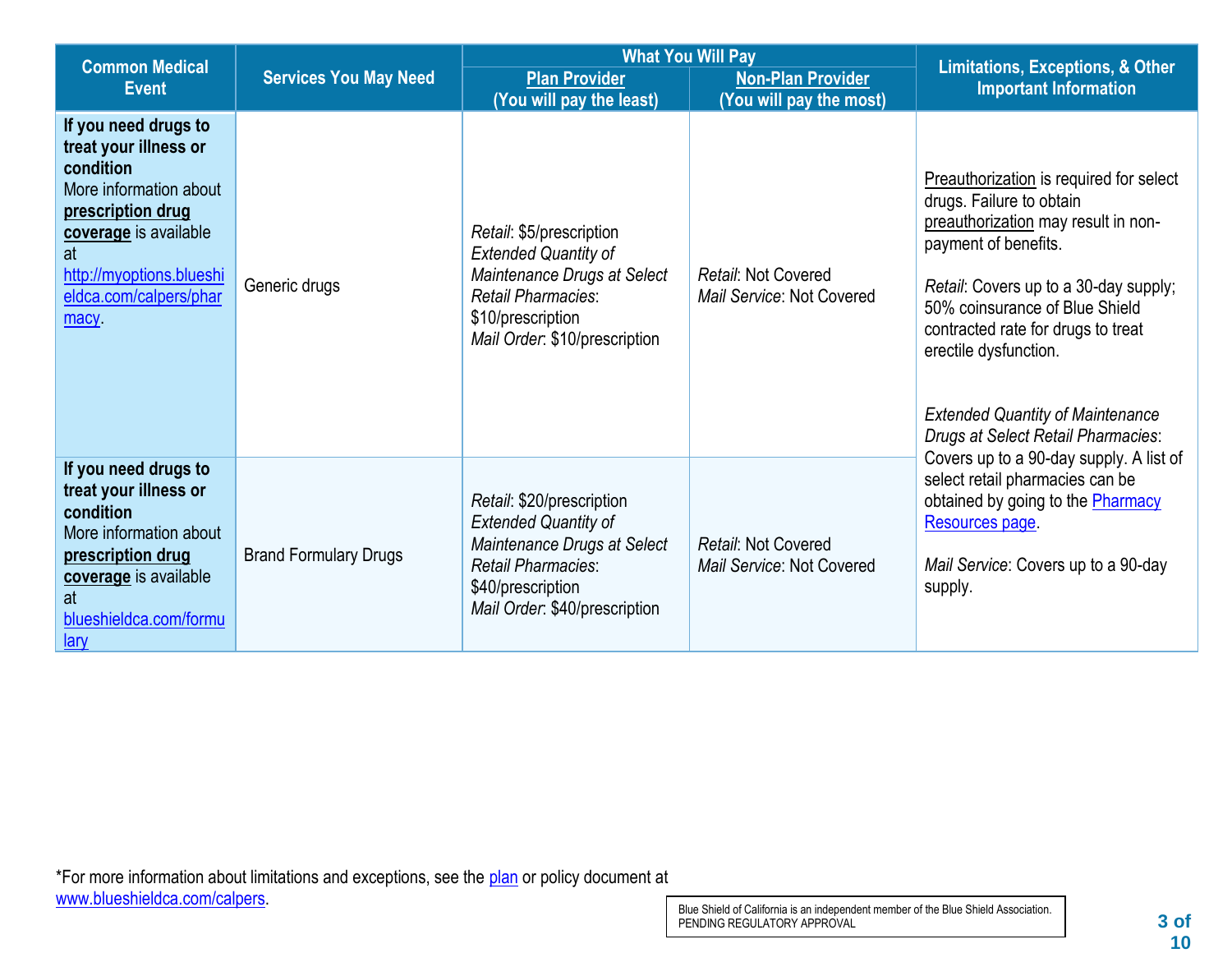| <b>Common Medical</b>                                                                                                                                                      |                                                   |                                                                                                                                                                       | <b>What You Will Pay</b>                                                                       |                                                                                                                                                                                                                                                                                    |  |
|----------------------------------------------------------------------------------------------------------------------------------------------------------------------------|---------------------------------------------------|-----------------------------------------------------------------------------------------------------------------------------------------------------------------------|------------------------------------------------------------------------------------------------|------------------------------------------------------------------------------------------------------------------------------------------------------------------------------------------------------------------------------------------------------------------------------------|--|
| <b>Event</b>                                                                                                                                                               | <b>Services You May Need</b>                      | <b>Plan Provider</b>                                                                                                                                                  | <b>Non-Plan Provider</b>                                                                       | <b>Limitations, Exceptions, &amp; Other</b><br><b>Important Information</b>                                                                                                                                                                                                        |  |
|                                                                                                                                                                            |                                                   | (You will pay the least)                                                                                                                                              | (You will pay the most)                                                                        |                                                                                                                                                                                                                                                                                    |  |
| If you need drugs to<br>treat your illness or<br>condition<br>More information about<br>prescription drug<br>coverage is available<br>at<br>blueshieldca.com/formu<br>lary | <b>Brand Non-Formulary Drugs</b>                  | Retail: \$50/prescription<br><b>Extended Quantity of</b><br>Maintenance Drugs at Select<br>Retail Pharmacies:<br>\$100/prescription<br>Mail Order: \$100/prescription | Retail: Not Covered<br>Mail Service: Not Covered                                               |                                                                                                                                                                                                                                                                                    |  |
| If you need drugs to<br>treat your illness or<br>condition<br>More information about<br>prescription drug<br>coverage is available<br>at<br>blueshieldca.com/formu<br>lary | Specialty drugs                                   | \$30/prescription                                                                                                                                                     | <b>Not Covered</b>                                                                             | Covers up to a 30-day supply.<br>Coverage limited to drugs dispensed<br>by Network Specialty Pharmacies<br>unless medically necessary for a<br>covered emergency.<br>Preauthorization is required. Failure to<br>obtain preauthorization may result in<br>non-payment of benefits. |  |
| If you have outpatient<br>surgery                                                                                                                                          | Facility fee (e.g., ambulatory<br>surgery center) | <b>Ambulatory Surgery Center:</b><br>No Charge<br>Outpatient Hospital: No<br>Charge                                                                                   | <b>Ambulatory Surgery Center:</b><br><b>Not Covered</b><br>Outpatient Hospital: Not<br>Covered |                                                                                                                                                                                                                                                                                    |  |
| If you have outpatient<br>surgery                                                                                                                                          | Physician/surgeon fees                            | No Charge                                                                                                                                                             | <b>Not Covered</b>                                                                             | -None----------------                                                                                                                                                                                                                                                              |  |
| If you need immediate<br>medical attention                                                                                                                                 | <b>Emergency room care</b>                        | Facility Fee: \$50/visit<br>Physician Fees: No Charge                                                                                                                 | Facility Fee: \$50/visit<br>Physician Fees: No Charge                                          | Emergency services copayment does<br>not apply if Member is admitted<br>directly to hospital as an inpatient from<br>emergency room or kept for<br>observation and hospital bills for an<br>emergency room observation visit.                                                      |  |

\*For more information about limitations and exceptions, see the [plan](https://www.healthcare.gov/sbc-glossary/#plan) or policy document at [www.blueshieldca.com/calpers.](https://blueshieldca.com/calpers)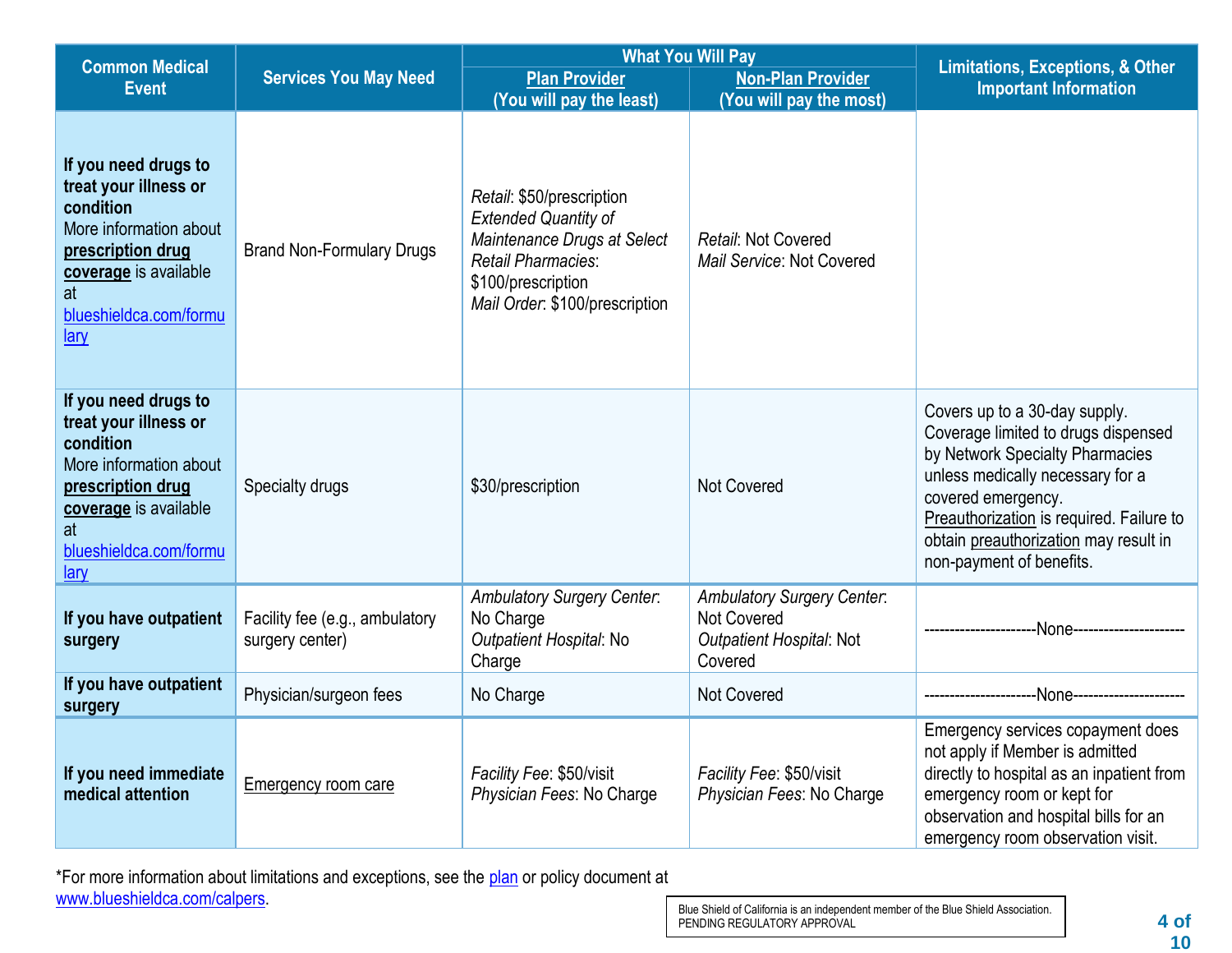| <b>Common Medical</b>                                                              |                                              | <b>What You Will Pay</b>                                                                                                                             | <b>Limitations, Exceptions, &amp; Other</b>                                                                                                                 |                                                                                                                                            |
|------------------------------------------------------------------------------------|----------------------------------------------|------------------------------------------------------------------------------------------------------------------------------------------------------|-------------------------------------------------------------------------------------------------------------------------------------------------------------|--------------------------------------------------------------------------------------------------------------------------------------------|
| <b>Event</b>                                                                       | <b>Services You May Need</b>                 | <b>Plan Provider</b>                                                                                                                                 | <b>Non-Plan Provider</b>                                                                                                                                    | <b>Important Information</b>                                                                                                               |
| If you need immediate<br>medical attention                                         | <b>Emergency medical</b><br>transportation   | (You will pay the least)<br>No Charge                                                                                                                | (You will pay the most)<br>No Charge                                                                                                                        | This payment is for emergency or<br>authorized transport.                                                                                  |
| If you need immediate<br>medical attention                                         | <b>Urgent care</b>                           | \$15/visit                                                                                                                                           | Within Plan Service Area:<br>Not Covered<br>Outside Plan Service Area:<br>\$15/visit                                                                        |                                                                                                                                            |
| If you have a hospital<br>stay                                                     | Facility fee (e.g., hospital<br>room)        | No Charge                                                                                                                                            | <b>Not Covered</b>                                                                                                                                          | Preauthorization is required. Failure to<br>obtain preauthorization may result in<br>non-payment of benefits.                              |
| If you have a hospital<br>stay                                                     | Physician/surgeon fees                       | No Charge                                                                                                                                            | <b>Not Covered</b>                                                                                                                                          |                                                                                                                                            |
| If you need mental<br>health, behavioral<br>health, or substance<br>abuse services | Outpatient services                          | Office Visit: \$15/visit<br><b>Outpatient Services: No</b><br>Charge<br>Partial Hospitalization: No<br>Charge<br>Psychological Testing: No<br>Charge | Office Visit: Not Covered<br><b>Outpatient Services: Not</b><br>Covered<br>Partial Hospitalization: Not<br>Covered<br>Psychological Testing: Not<br>Covered | Preauthorization is required except for<br>office visits. Failure to obtain<br>preauthorization may result in non-<br>payment of benefits. |
| If you need mental<br>health, behavioral<br>health, or substance<br>abuse services | Inpatient services                           | <b>Physician Inpatient Services:</b><br>No Charge<br>Hospital Services: No Charge<br>Residential Care: No Charge                                     | <b>Physician Inpatient Services:</b><br><b>Not Covered</b><br><b>Hospital Services: Not</b><br>Covered<br><b>Residential Care: Not Covered</b>              | Preauthorization is required. Failure to<br>obtain preauthorization may result in<br>reduction or non-payment of benefits.                 |
| If you are pregnant                                                                | Office visits                                | No Charge                                                                                                                                            | <b>Not Covered</b>                                                                                                                                          | --None---------------------<br>-------------------                                                                                         |
| If you are pregnant                                                                | Childbirth/delivery professional<br>services | No Charge                                                                                                                                            | <b>Not Covered</b>                                                                                                                                          | --None--------------------                                                                                                                 |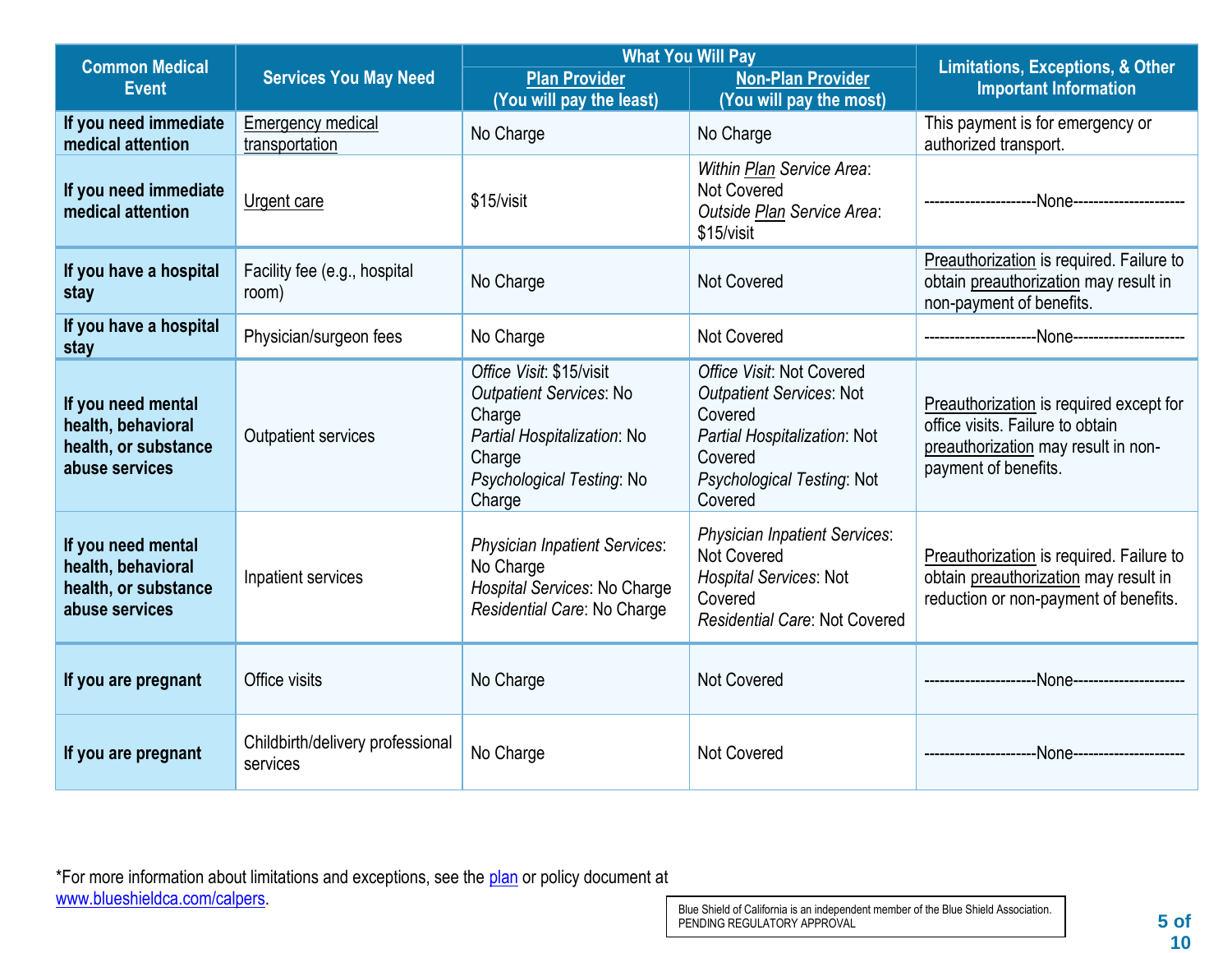| <b>Common Medical</b>                                                   |                                          |                                                                                                                                        | <b>What You Will Pay</b>                                                                                                                   |                                                                                                                                                                                 |  |
|-------------------------------------------------------------------------|------------------------------------------|----------------------------------------------------------------------------------------------------------------------------------------|--------------------------------------------------------------------------------------------------------------------------------------------|---------------------------------------------------------------------------------------------------------------------------------------------------------------------------------|--|
| <b>Event</b>                                                            | <b>Services You May Need</b>             | <b>Plan Provider</b>                                                                                                                   | <b>Non-Plan Provider</b>                                                                                                                   | <b>Limitations, Exceptions, &amp; Other</b><br><b>Important Information</b>                                                                                                     |  |
|                                                                         |                                          | (You will pay the least)                                                                                                               | (You will pay the most)                                                                                                                    |                                                                                                                                                                                 |  |
| If you are pregnant                                                     | Childbirth/delivery facility<br>services | No Charge                                                                                                                              | <b>Not Covered</b>                                                                                                                         | -None-----------------                                                                                                                                                          |  |
| If you need help<br>recovering or have<br>other special health<br>needs | Home health care                         | No Charge                                                                                                                              | <b>Not Covered</b>                                                                                                                         | Preauthorization is required. Failure to<br>obtain preauthorization may result in<br>non-payment of benefits.                                                                   |  |
| If you need help<br>recovering or have<br>other special health<br>needs | <b>Rehabilitation services</b>           | Office Visit: \$15/visit<br>Outpatient Hospital: \$15/visit                                                                            | Office Visit: Not Covered<br>Outpatient Hospital: Not<br>Covered                                                                           | ---None-------------------                                                                                                                                                      |  |
| If you need help<br>recovering or have<br>other special health<br>needs | <b>Habilitation services</b>             | Office Visit: \$15/visit<br>Outpatient Hospital: \$15/visit                                                                            | Office Visit: Not Covered<br>Outpatient Hospital: Not<br>Covered                                                                           |                                                                                                                                                                                 |  |
| If you need help<br>recovering or have<br>other special health<br>needs | Skilled nursing care                     | <b>Freestanding Skilled Nursing</b><br>Facility (SNF): No Charge<br><b>Hospital-based Skilled Nursing</b><br>Facility (SNF): No Charge | <b>Freestanding Skilled Nursing</b><br>Facility (SNF): Not Covered<br><b>Hospital-based Skilled Nursing</b><br>Facility (SNF): Not Covered | Preauthorization is required. Failure to<br>obtain preauthorization may result in<br>non-payment of benefits. Coverage<br>limited to 100 days per member per<br>benefit period. |  |
| If you need help<br>recovering or have<br>other special health<br>needs | Durable medical equipment                | No Charge                                                                                                                              | <b>Not Covered</b>                                                                                                                         | Preauthorization is required. Failure to<br>obtain preauthorization may result in<br>non-payment of benefits.                                                                   |  |
| If you need help<br>recovering or have<br>other special health<br>needs | Hospice services                         | No Charge                                                                                                                              | <b>Not Covered</b>                                                                                                                         | Preauthorization is required except for<br>pre-hospice consultation. Failure to<br>obtain preauthorization may result in<br>non-payment of benefits.                            |  |
| If your child needs<br>dental or eye care                               | Children's eye exam                      | No Charge                                                                                                                              | <b>Not Covered</b>                                                                                                                         |                                                                                                                                                                                 |  |
| If your child needs<br>dental or eye care                               | Children's glasses                       | <b>Not Covered</b>                                                                                                                     | <b>Not Covered</b>                                                                                                                         |                                                                                                                                                                                 |  |

\*For more information about limitations and exceptions, see the [plan](https://www.healthcare.gov/sbc-glossary/#plan) or policy document at [www.blueshieldca.com/calpers.](https://blueshieldca.com/calpers)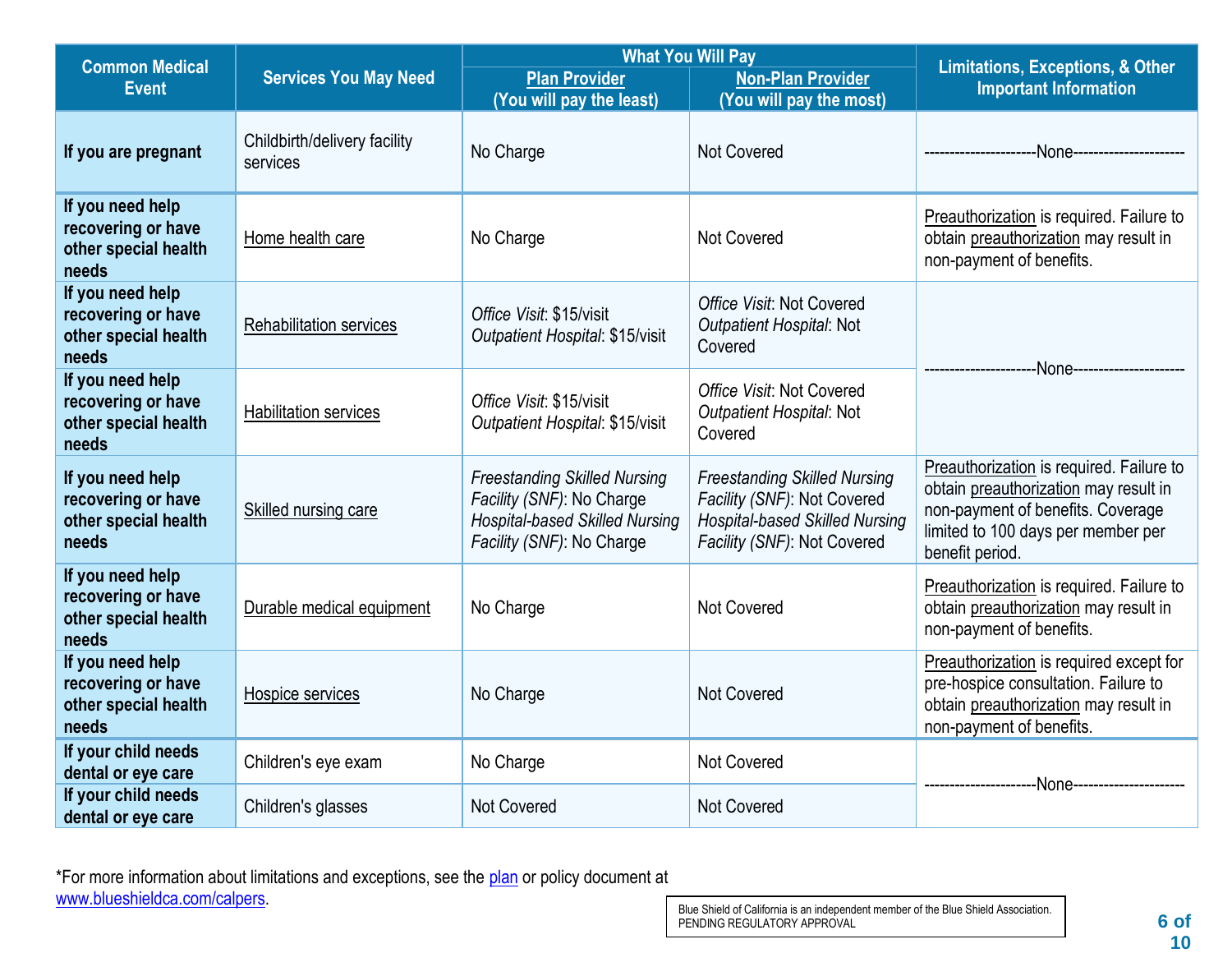| <b>Common Medical</b>                     | <b>Services You May Need</b> | <b>What You Will Pay</b>                         | Limitations, Exceptions, & Other                    |                       |
|-------------------------------------------|------------------------------|--------------------------------------------------|-----------------------------------------------------|-----------------------|
| <b>Event</b>                              |                              | <b>Plan Provider</b><br>(You will pay the least) | <b>Non-Plan Provider</b><br>(You will pay the most) | Important Information |
| If your child needs<br>dental or eye care | Children's dental check-up   | Not Covered                                      | Not Covered                                         |                       |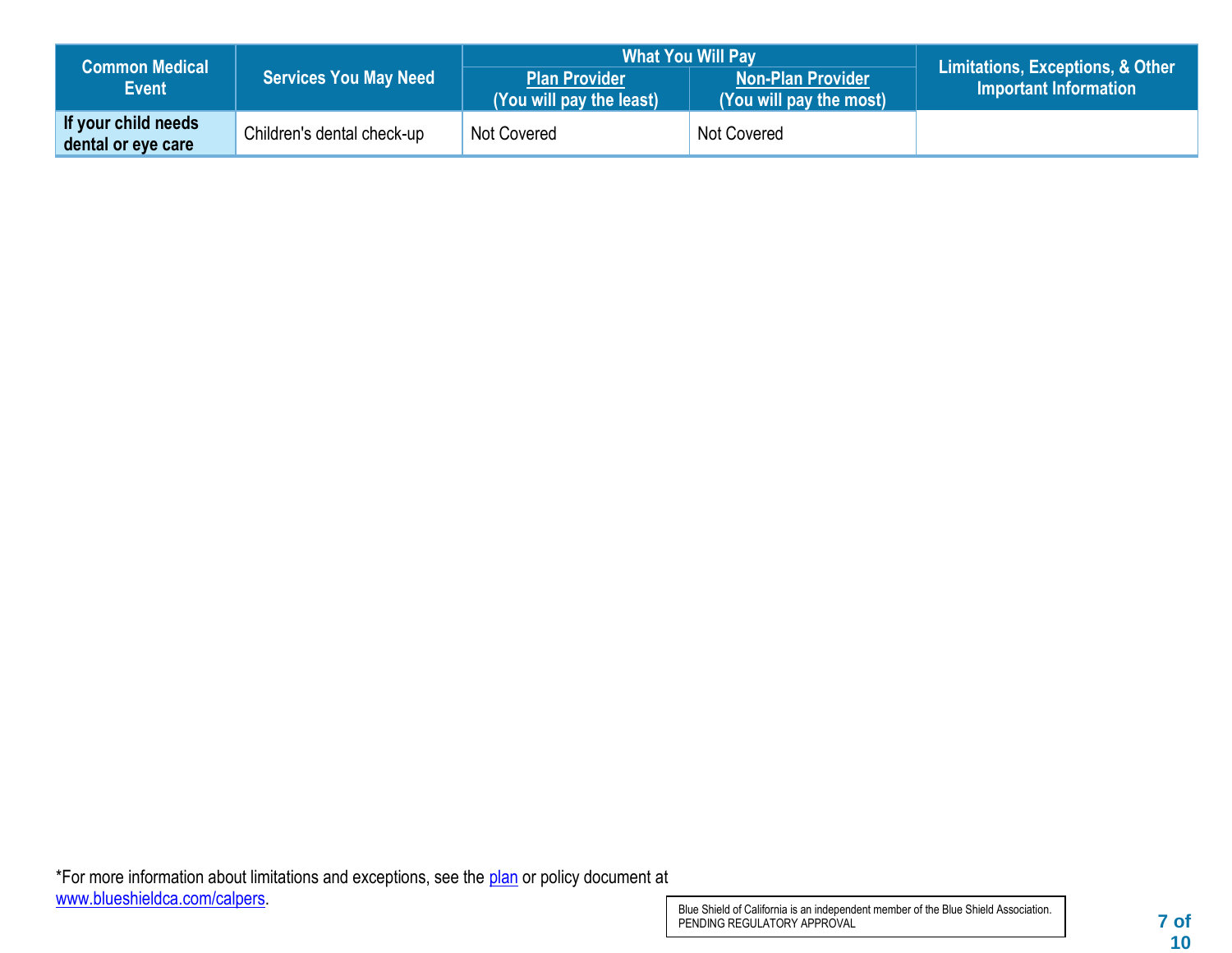| Services Your Plan Generally Does NOT Cover (Check your policy or plan document for more information and a list of any other excluded services.) |                                           |                                       |  |  |  |  |
|--------------------------------------------------------------------------------------------------------------------------------------------------|-------------------------------------------|---------------------------------------|--|--|--|--|
| Cosmetic surgery<br>$\bullet$                                                                                                                    | Non-emergency care when traveling outside | Routine eye care (Adult)<br>$\bullet$ |  |  |  |  |
| Dental care (Adult)<br>$\bullet$                                                                                                                 | the U.S.                                  | Routine foot care                     |  |  |  |  |
| Long-term care<br>$\bullet$                                                                                                                      | Private-duty nursing                      | Weight loss programs                  |  |  |  |  |
| Other Covered Services (Limitations may apply to these services. This isn't a complete list. Please see your plan document.)                     |                                           |                                       |  |  |  |  |
| Acupuncture                                                                                                                                      | Chiropractic care                         |                                       |  |  |  |  |
| <b>Bariatric surgery</b>                                                                                                                         | Hearing aids                              | Infertility treatment                 |  |  |  |  |

Your Rights to Continue Coverage: There are agencies that can help if you want to continue your coverage after it ends. The contact information for those agencies is: Department of Health and Human Services, Center for Consumer Information and Insurance Oversight, at 1-877-267-2323 x61565 or [cciio.cms.gov.](http://www.cciio.cms.gov/) Other coverage options may be available to you too, including buying individual insurance coverage through the Health Insurance Marketplace. For more information about the Marketplace, visit [HealthCare.gov](http://www.healthcare.gov/) or call 1-800-318-2596.

Your Grievance and Appeals Rights: There are agencies that can help if you have a complaint against your plan for a denial of a claim. This complaint is called a grievance or appeal. For more information about your rights, look at the explanation of benefits you will receive for that medical claim. Your plan documents also provide complete information to submit a claim, appeal, or a grievance for any reason to your plan. For more information about your rights, this notice, or assistance, contact: 1- 800-334-5847 or the Department of Labor's Employee Benefits Security Administration at 1-866-444-EBSA (3272) or [dol.gov/ebsa/healthreform.](http://www.dol.gov/ebsa/healthreform)

# **Does this plan provide Minimum Essential Coverage? Yes**

Minimum Essential Coverage generally includes plans, health insurance available through the Marketplace or other individual market policies, Medicare, Medicaid, CHIP, TRICARE, and certain other coverage. If you are eligible for certain types of Minimum Essential Coverage, you may not be eligible for the premium tax credit.

# **Does this plan meet the Minimum Value Standards? Yes**

If your plan doesn't meet the Minimum Value Standards, you may be eligible for a premium tax credit to help you pay for a plan through the Marketplace.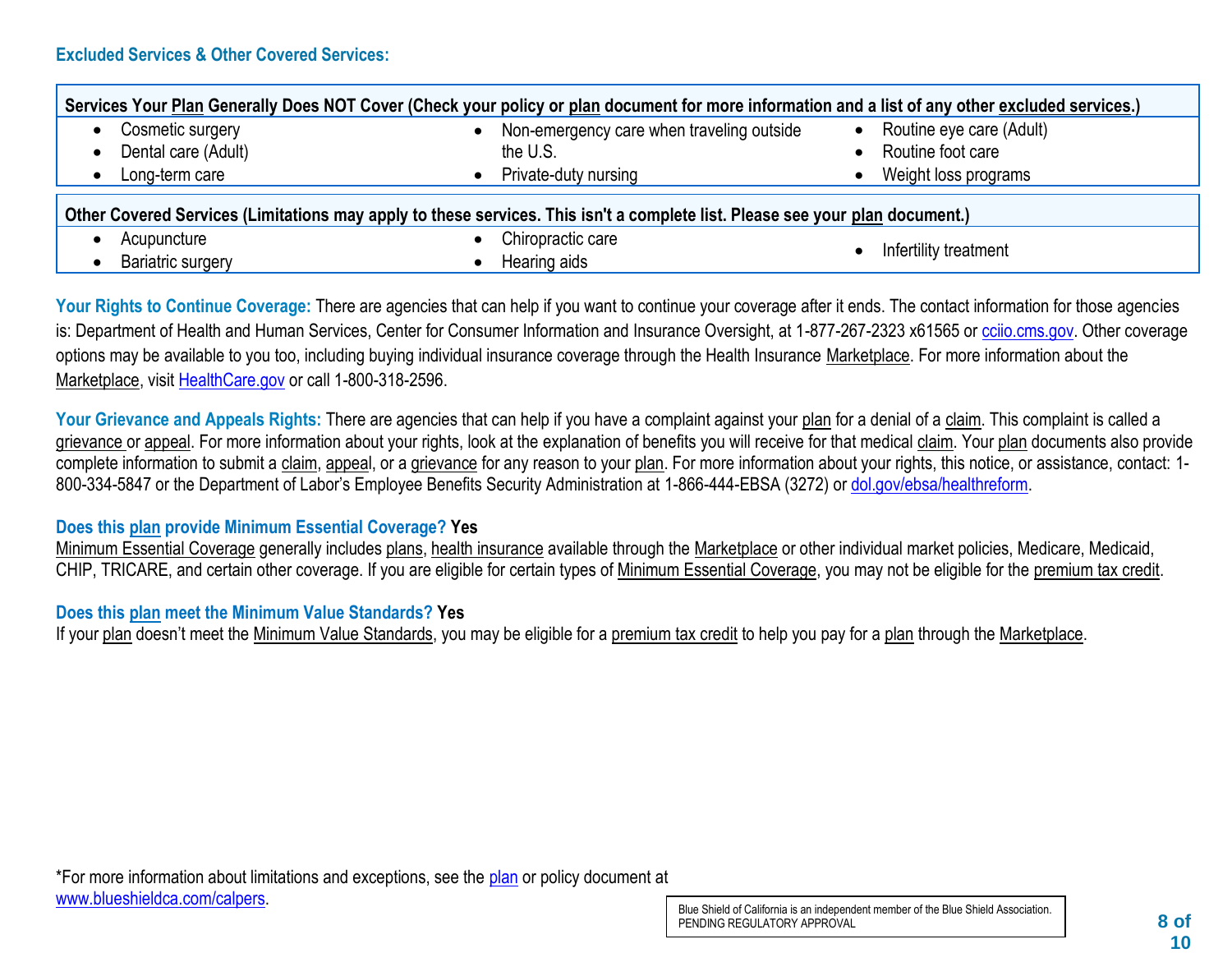#### **Language Access Services:**

English: For assistance in English at no cost, call 1-866-346-7198.

Spanish (Español): Para obtener asistencia en Español sin cargo, llame al 1-866-346-7198.

Tagalog (Tagalog): Kung kailanganninyo ang libreng tulongsa Tagalog tumawag sa 1-866-346-7198.

Chinese (中文): 如果需要中文的免费帮助, 请拨打这个号码1-866-346-7198.

Navajo (Dine): Diné k'ehjí doo baah ílínígó shíka' at'oowoł nínízingo, kwiji' hodíílnih 1-866-346-7198.

Vietnamese (Tiếng Việt): Đểđược hỗ trợ miễn phí tiếng Việt, vui lòng gọi đến số 1-866-346-7198.

Korean (한국어): 한국어도움이필요하시면, 1-866-346-7198 무료전화 로전화하십시오.

Armenian (Հայերեն)։ Հայերեն յեզվով անվճար օգնություն սաանայու համար խնդրում ենք զանգահարել 1-866-346-7198.

Russian (Русский): если нужна бесплатная помощь на русском языке, то позвоните 1-866-346-7198.

Japanese (日本語): 日本語支援が必要な場合1-866-346-7198に電話をかけてください。無料で提供します。

بر ای در یافت کمک ر ایگان ز بان فار سی،لطفاً با شمار ه تلفن 7198-866-846-1 تماس بگیر ید . :(فار سی) Persian

Punjabi (ਪੰਜਾਬੀ): ਪੰਜਾਬੀ ਵਿਚ ਸਹਾਇਤਾ ਲਈ ਕਿਰਪਾ ਕਰਕੇ 1-866-346-7198 'ਤੇ ਕਾੱਲ ਕਰੋ।

Khmer (ភាសាខែរ)៖ សូមជំនួយភាសាអង់គ្លេសដោយឥតគិតថ្លៃ សូមទាក់ទងមកលេខ 1-866-346-7198។

لحصول على المساعدة في اللغة العربية مجانا، تفضل باتصال على هذا الرقم: 7198-346-366. [. :(العربية) Arabic

Hmong (Hnoob): Xav tau kev pab dawb lub Hmoob, thov hu rau 1-866-346-7198.

Hindi (हिन्दी): हिन्दी में बिना खर्च के सहायता के लिए. 1-866-346-7198 पर कॉल करें।

Thai (ไหย): สำหรับความช่วยเหลือเป็นภาษาไหยโดยไม่มีค่าใช้จ่ายโปรดโหร 1-866-346-7198

Laotian (ພາສາລາວ): ສໍາລັບການຊ່ວຍເຫືອເປັນພາສາລາວແບບບໍ່ເສຍຄ່າ, ກະລນາໂທ1-866-346-7198.

–––––––––––––––––––––*To see examples of how this plan might cover costs for a sample medical situation, see the next section.–––––––––––*–––––––––––

#### **PRA Disclosure Statement**

According to the Paperwork Reduction Act of 1995, no persons are required to respond to a collection of information unless it displays a valid OMB control number. The valid OMB control number for this information collection is **0938-1146**. The time required to complete this information collection is estimated to average **0.08** hours per response, including the time to review instructions, search existing data resources, gather the data needed, and complete and review the information collection. If you have comments concerning the accuracy of the time estimate(s) or suggestions for improving this form, please write to: CMS, 7500 Security Boulevard, Attn: PRA Reports Clearance Officer, Mail Stop C4-26-05, Baltimore, Maryland 21244-1850.